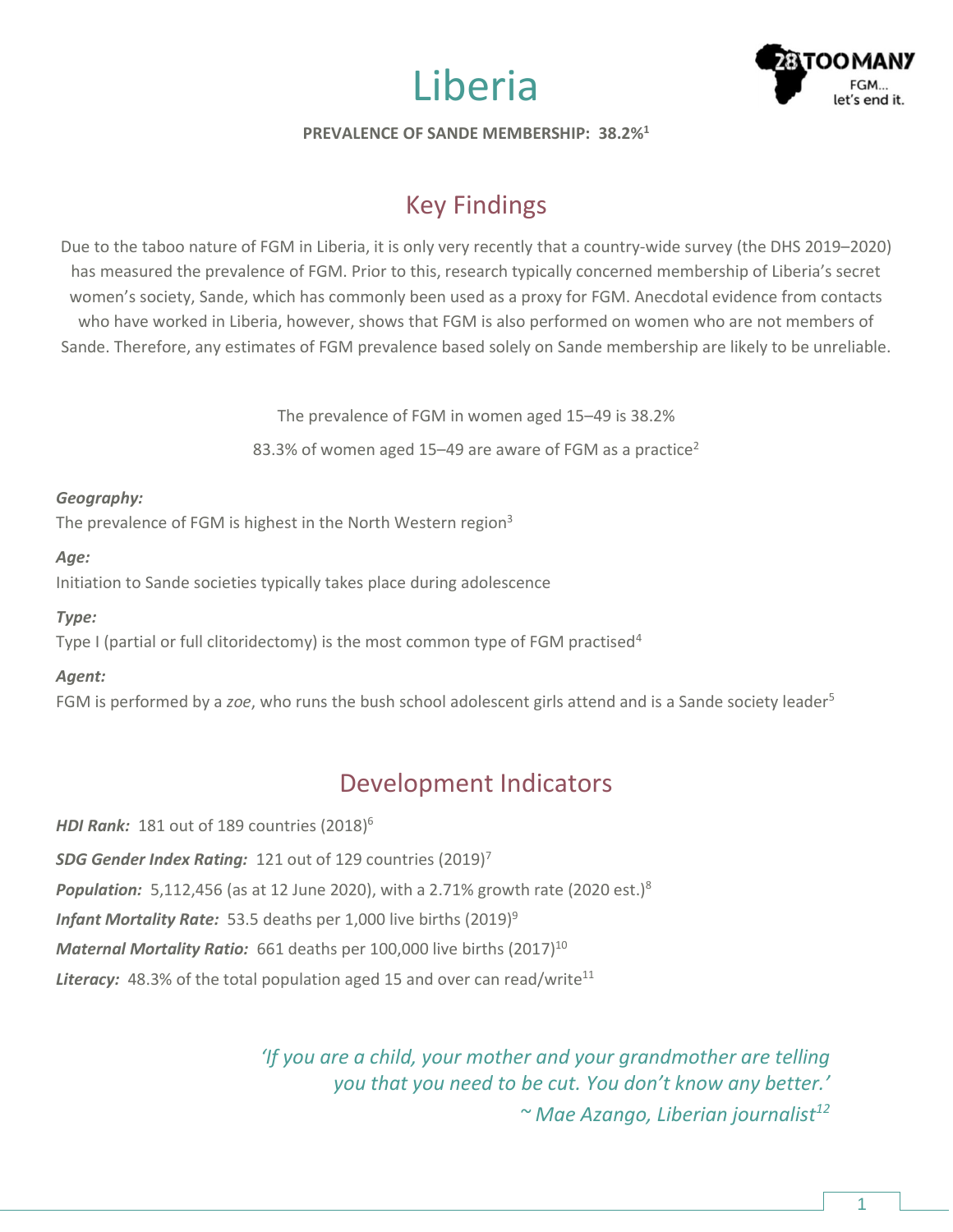## Prevalence

FGM in Liberia is closely linked with a woman's entry into the Sande secret society and in fact forms part of the initiation ritual. However, anecdotal evidence from contacts who have worked in Liberia shows that women who are not members of Sande are also cut.

Because of the taboo nature of FGM, the country-wide prevalence of FGM outside of Sande has not been studied until very recently (in the DHS 2019–2020), and only limited data is currently available.

38.2% of women aged 15–49 have undergone FGM. The practice is considerably more prevalent among women who live in rural areas (52.3%) than those in urban areas (29.9%), and most prevalent in the North Western (68.3%) and North Central (54.2%) regions. The lowest prevalence of FGM is in the far south-east (2.9%).

FGM is more prevalent among Muslim

women (58.6%) than Christian women (34.7%) and is less prevalent in women in higher wealth quintiles than those in the lower quintiles.

This page will be updated as further data is released by DHS. $^{13}$ 

The prevalence of FGM in women aged 15–49 (38.2%) cannot be directly compared with data from previous years, which used membership of Sande societies as a proxy for FGM. In any case, due to the large age-range of women included in DHS surveys, changes in the overall FGM prevalence in a country over time may not fully illustrate the progress that has been made.

Breaking down the most recent data by age group suggests that the practice is in decline. In women aged 45–49, 59.7% of





women have experienced FGM, while in women aged 15–19 this figure is 27.6%. Despite the fact that a small number of women may be cut after the age of 15, the data suggests a trend towards lower prevalence in younger women.<sup>14</sup>